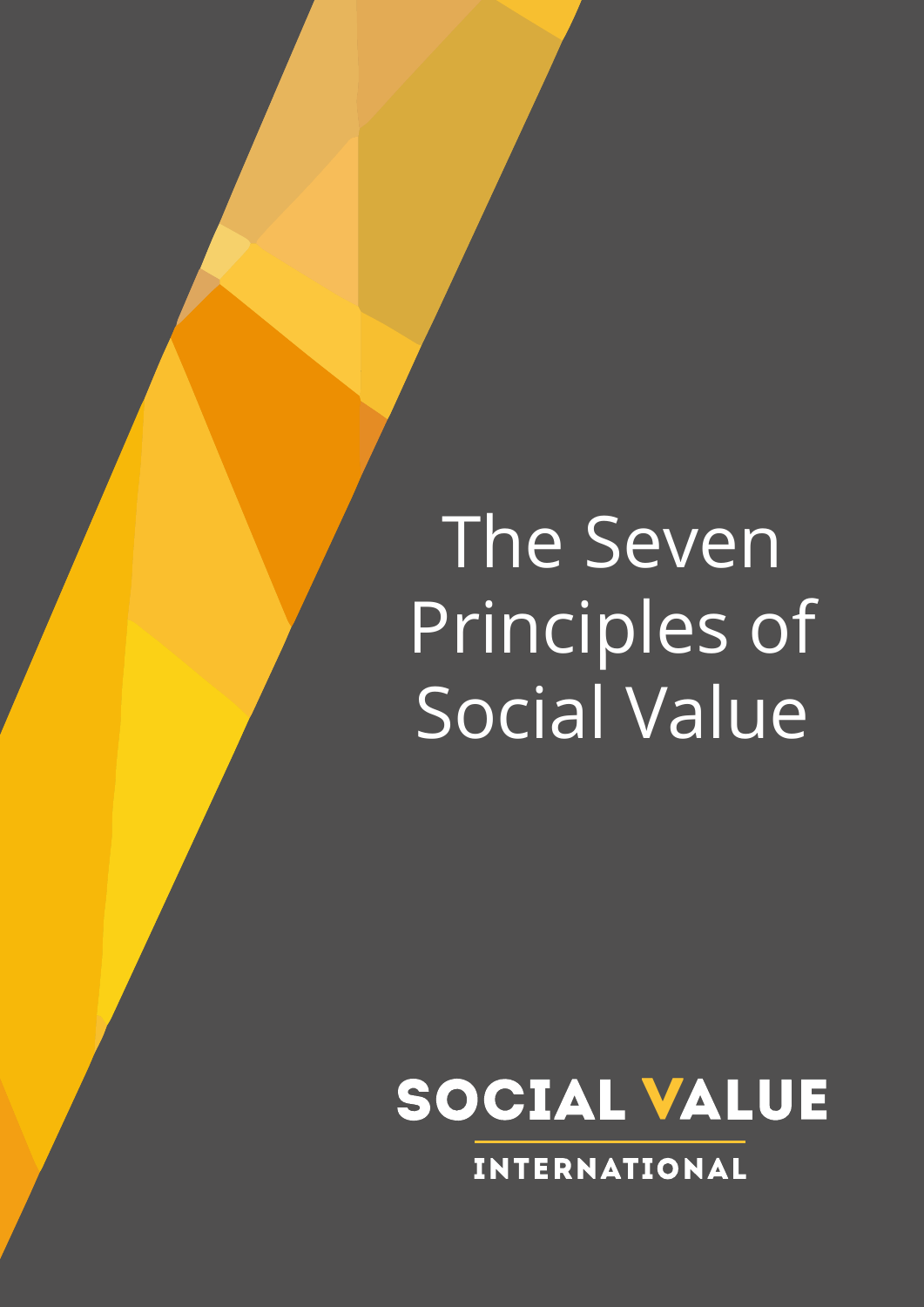## The Seven Principles of Social Value

Social Value is the value that stakeholders experience through changes in their lives. Some, but not all of this value is captured in market prices.

The Principles of Social Value provide the basic building blocks for anyone who wants to make decisions that take this wider definition of value into account, in order to increase equality, improve wellbeing and increase environmental sustainability. They are generally accepted social accounting principles.

The Principles are not individually remarkable; they have been drawn from principles underlying social accounting and audit, sustainability reporting, cost benefit analysis, financial accounting, and evaluation practice. There are other guides available on the process of measuring and reporting social value and impact that also refer to principles, such as the *Social Investment Taskforce Guidelines for Good Impact Practice*. However, the Principles of Social Value can be distinguished by their focus on what underpins an **account of social value**, and on the questions that need to be addressed so that the information can be used to better inform decisions.

An **account of social value** is a story about the changes experienced by people. It includes qualitative, quantitative and comparative information, and also includes environmental changes in relation to how they affect people's lives.

By applying the Principles, it is possible to create a consistent and credible account for the value that is being created or destroyed. The outcomes, and the measures and values of outcomes, can remain specific to the context, activity, and the stakeholders involved.

When applied, the Principles also create an account that recognises that the level of rigour required depends on the needs of the audience and the decisions that will be taken.

The application of the Principles will require judgments. Therefore the information produced using the Principles needs an appropriate level of independent verification or assurance. As a result, the requirement for verification is also a principle. More guidance on making judgements can be found in *A Guide to Social Return on Investment*.

Adopting the Principles will sometimes be challenging as they are designed to make invisible value visible. Value is often invisible because it relates to outcomes experienced by people who have little or no power in decision making. Applying the Principles will help make organisations more accountable for what happens as a result of their work, and means being accountable for more than whether the organisation has achieved its objectives.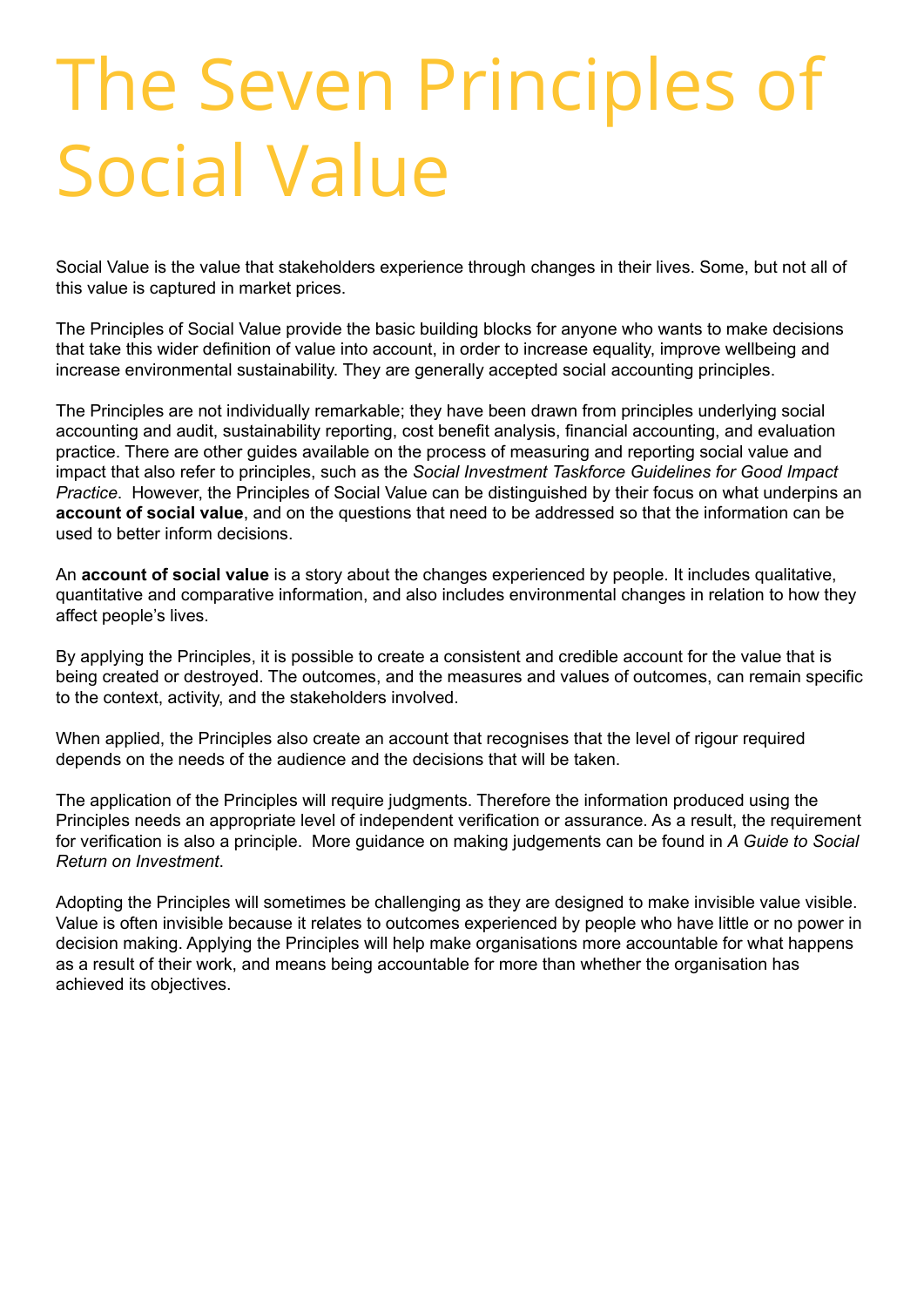### The Seven Principles

#### 1. Involve stakeholders

#### **Inform what gets measured and how this is measured and valued in an account of social value by involving stakeholders.**

Stakeholders are those people or organisations that experience change as a result of the activity and they will be best placed to describe the change. This principle means that stakeholders need to be identified and then involved in consultation throughout the analysis, in order that the value and the way that it is measured, is informed by those affected by, or who affect, the activity.

#### 2. Understand what changes

#### **Articulate how change is created and evaluate this through evidence gathered, recognising positive and negative changes as well as those that are intended and unintended.**

Value is created for or by different stakeholders as a result of different types of change; changes that the stakeholders intend and do not intend, as well as changes that are positive and negative. This principle requires a theory of how these different changes are created, which is informed by stakeholders and supported by evidence. These changes are the outcomes of the activity, made possible by the contributions of stakeholders. It is these outcomes that should be measured in order to provide evidence that the change has taken place.

#### 3. Value the outcomes that matter

**Making decisions about allocating resources between different options needs to recognise the values of stakeholders. Value refers to the relative importance of different outcomes. It is informed by stakeholders' preferences.**

There are various ways of achieving this. One method is to use financial proxies which as well as revealing preferences, also means that the value can be compared with the cost of the activity. This can be an effective means of communicating value in order to influence decisions.

#### 4. Only include what is material

**Determine what information and evidence must be included in the accounts to give a true and fair picture, such that stakeholders can draw reasonable conclusions about impact.** 

One of the most important decisions to make is which outcomes to include and exclude from an account. This decision should recognise that there will be many outcomes, and a reporting organisation cannot manage and account for all of them. The basic judgement to make is whether a stakeholder would make a different decision about the activity if a particular piece of information were excluded. An assurance process is important in order to give those using the account comfort that material issues have been included.

#### 5. Do not over-claim

#### **Only claim the value that activities are responsible for creating.**

This principle requires reference to baselines, trends and benchmarks to help assess the extent to which a change is caused by the activity, as opposed to other factors. Reporting on and managing the outcomes that have been determined with the affected stakeholders will enable other people or organisations to better understand how they can contribute to creating value, avoiding negative outcomes and encouraging a system or collective approach to achieving outcomes.

#### 6. Be transparent

**Demonstrate the basis on which the analysis may be considered accurate and honest, and show that it will be reported to and discussed with stakeholders.**

This principle requires that each decision is explained and documented in relation to: stakeholders, outcomes, indicators and benchmarks; the sources and methods of information collection; the different scenarios considered; and the communication of the results to stakeholders. This will include an account of how those responsible for the activity will change the activity as a result of the analysis. The analysis will be more credible when the reasons for the decisions are transparent.

#### 7. Verify the result

#### **Ensure appropriate independent assurance.**

Any account of value involves judgment and some subjectivity. Therefore an appropriate independent assurance is required to help stakeholders assess whether or not the decisions made by those responsible for the account were reasonable.